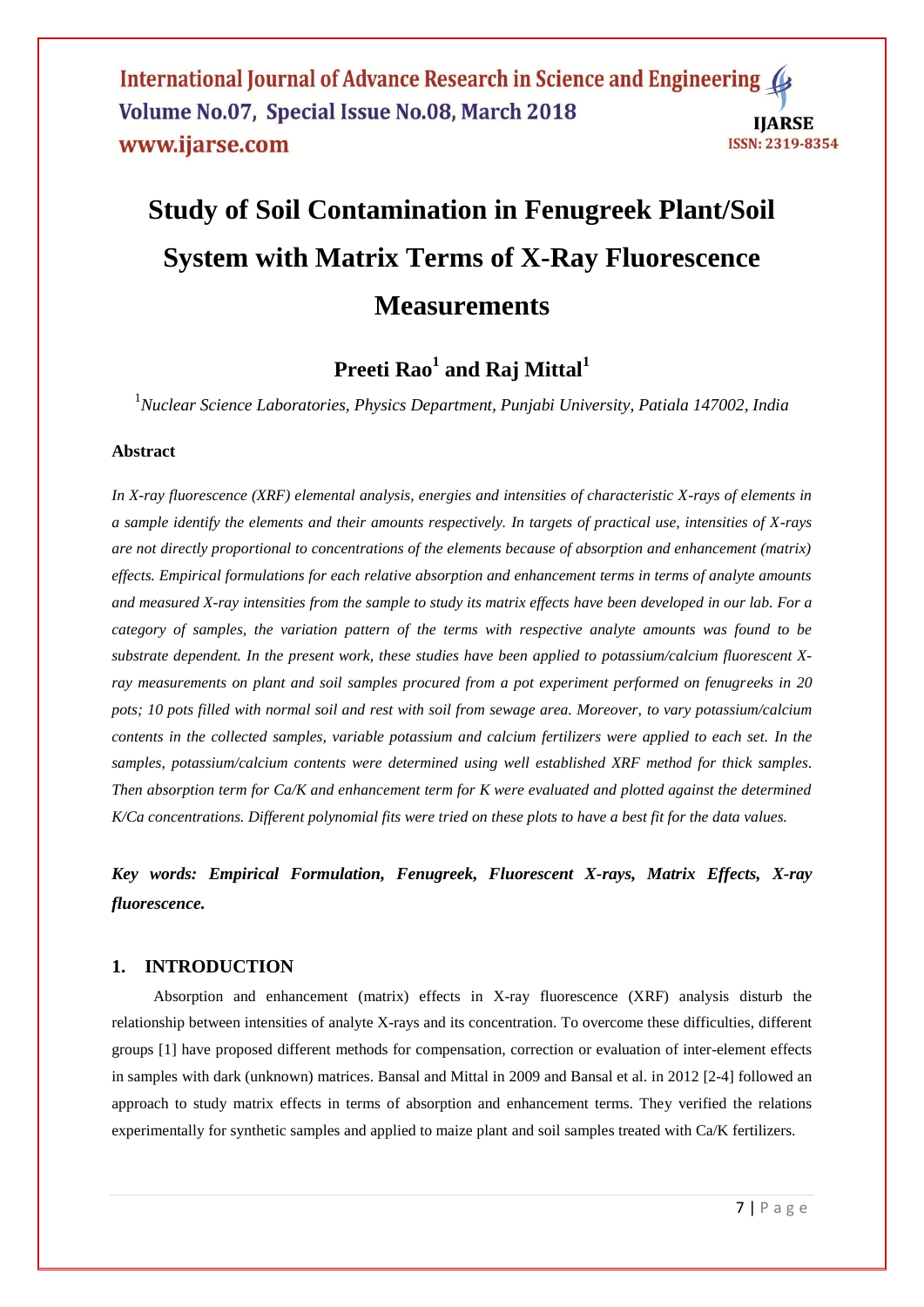### International Journal of Advance Research in Science and Engineering Volume No.07, Special Issue No.08, March 2018 **IJARSE** www.ijarse.com ISSN: 2319-8354

Human influences like industrial activity, agricultural activities, waste disposal etc. are introducing toxins including heavy metals to the soils [5] which get transmitted to plants thus they spread in food chains. In soil these chemicals compete with macronutrients and affect their take up by plants as per ability of plant species to take up and accumulate the chemicals from the soil. Therefore, soils from university campus which was less contaminated and from highly contaminated cite of city i.e. sewage were taken as base material to grow fenugreek plants in pots. Fenugreek has good nutritional and medicinal value. Ca and K being major mineral constituents have been checked for the impact of soil toxicity. The pots were treated with different amounts of potassium and calcium fertilizers to check the cumulative effect of macronutrient fertilizers.

### **2. MATERIALS AND METHODS**

#### **2.1 POT EXPERIMENT**

Pot experiment in months of February and March was performed on two soils, normal (OS) and sewage soil (SS). A set of 10 pots with normal soil+sand+clay in 1:1:1 proportion as growing medium and another set of 10 pots with sewage soil+sand+clay in 1:1:1proportion were undertaken to study the interfering effect of heavy Z soil contaminants on the matrix terms of macronutrients K/Ca in plants and soils. In a spacious airy laboratory room of dimensions  $\sim 24$  ft. X 21 ft. X 12 ft. with proper natural day light (day time luminance of 150-200 lx) and no artificial luminance at night, 80–100 uniform sized seeds of fenugreek were germinated in each pot. The pots were watered with 200 ml water when it was required. The pots were treated with different amounts of K (KCl) and Ca (CaCO<sub>3</sub>) fertilizers on15<sup>th</sup>, 21<sup>st</sup> and 35<sup>th</sup> day after sowing of seeds to check the cumulative effect of macronutrient fertilizers. 5 pot of each kind were treated with 200 ml solution of varying concentrations of CaCO<sub>3</sub>, i.e. 1, 10, 20, 30 and 50mM. Remaining 5 pots of each kind 5 pots were treated with 200 ml of KCl with similar concentration.

On full growth, plants were cut from above the soil surface, washed under running water, dried at room temperature for two days and in oven at  $100-120^{\circ}$ C for 5–6 h for consecutive two days and then grinded. The thick pellets of 2.5cm diameter [6] were prepared. Pot soils were collected at depth 0–5cm from individual pots and dried at  $70-80^{\circ}$ C for 5–6h for four days, sieved through 53 $\mu$ m sieve mesh. The sieved samples were also pressed in the die to prepare pellets of 2.5cm diameter.

### **2.2 POTASSIUM/CALCIUM DETERMINATIONS IN SAMPLES**

The existing X-ray fluorescence (XRF) method (Mittal et al., 1987) has been employed to determine K/Ca in plants and soils. The method involves selective production of analyte X-rays in thick targets of sample and its two references. The material of first reference for K/Ca was KNO<sub>3</sub>/CaO and that of second reference was the mixture of sample and first reference material in known ratio. Sample pellets and two references were irradiated with photons from low power X-ray tube with Rh anode. For the selective production of potassium K X-rays and calcium K X-rays anode voltage/filament current were set at 4kV/0.3mA and 5kV/0.2mA respectively. The emitted X-rays spectra were recorded with Amptek X123 spectrometer having Si PIN detector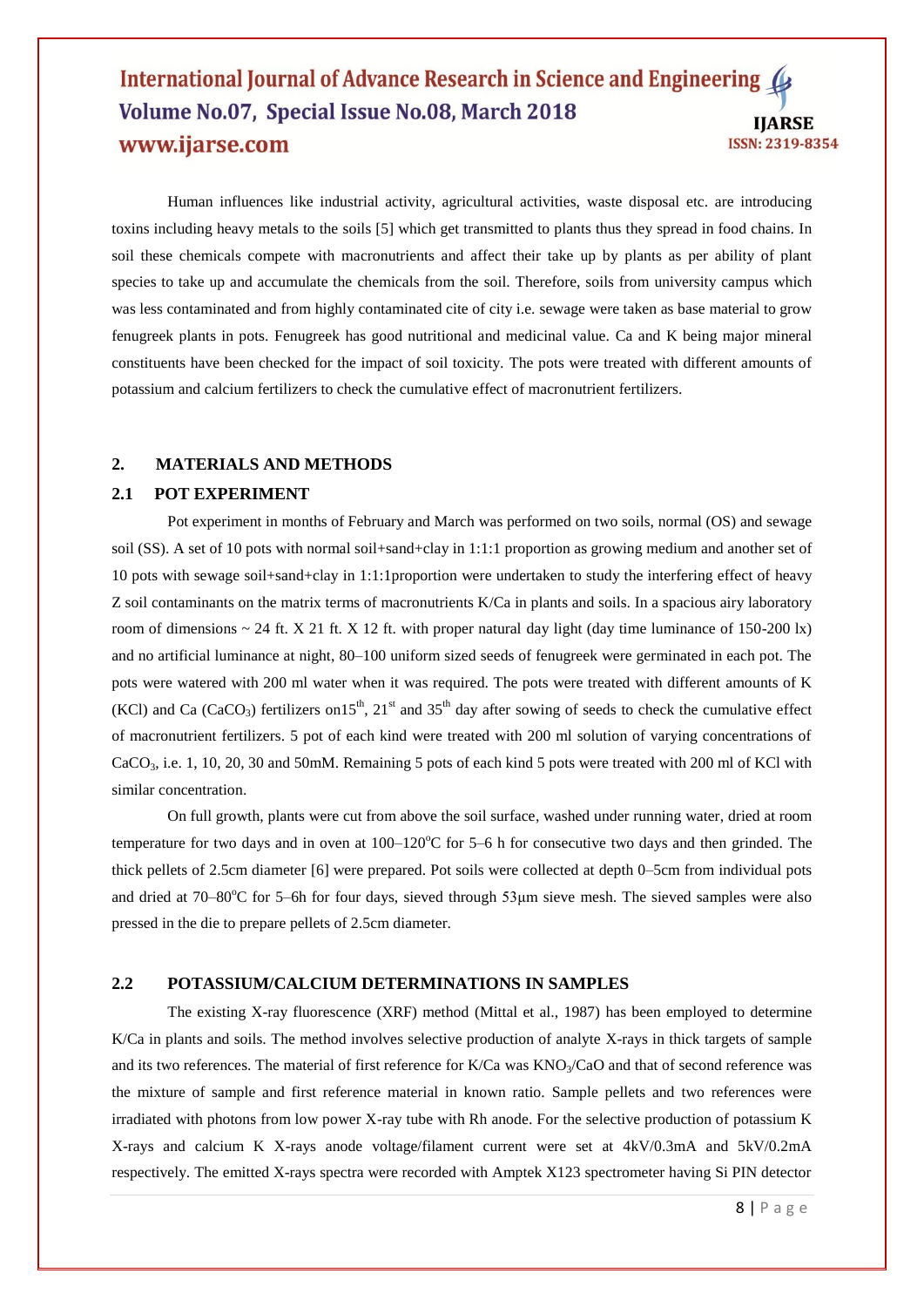### International Journal of Advance Research in Science and Engineering Volume No.07, Special Issue No.08, March 2018 **IJARSE** www.ijarse.com ISSN: 2319-8354

with 0.5mil. Be window and of dimensions  $6mm^2/500\mu m$  with resolution 145eV at 5.959 keV Mn X-rays, in single reflection geometry. The fractional amounts of K  $(\beta)$  and Ca  $(\alpha)$  in the plant and soil samples were calculated (Table 1).

### **Table 1. Determined fractional amounts of K/Ca in plant/soil samples treated with different amounts of K/Ca fertilizers.**

| S.             | <b>Treatment</b>           | Determined fractional amounts of Ca and K in plant and soil samples (with 7% |             |                    |             |                       |             |                    |             |
|----------------|----------------------------|------------------------------------------------------------------------------|-------------|--------------------|-------------|-----------------------|-------------|--------------------|-------------|
| No.            | with                       | error)                                                                       |             |                    |             |                       |             |                    |             |
|                | fertilizer per<br>200ml of | Normal soil pots (OS)                                                        |             |                    |             | Sewage soil pots (SS) |             |                    |             |
|                | water                      | $Ca$ amount $(a)$                                                            |             | K amount $(\beta)$ |             | $Ca$ amount $\alpha$  |             | K amount $(\beta)$ |             |
|                |                            | <b>Plant</b>                                                                 | <b>Soil</b> | <b>Plant</b>       | <b>Soil</b> | <b>Plant</b>          | <b>Soil</b> | <b>Plant</b>       | <b>Soil</b> |
| 1              | 1mM $CaCO3$                | 0.0076                                                                       | 0.0129      | 0.0247             | 0.0250      | 0.0110                | 0.0154      | 0.0209             | 0.0120      |
| $\overline{2}$ | 10mM                       | 0.0135                                                                       | 0.0167      | 0.0175             | 0.0233      | $-$ *                 | 0.0223      | $-*$               | 0.0235      |
| 3              | 20 <sub>m</sub> M          | 0.0133                                                                       | 0.0191      | 0.0229             | 0.0195      | 0.007                 | 0.0253      | 0.0308             | 0.0183      |
| $\overline{4}$ | 30 <sub>m</sub> M          | 0.0144                                                                       | 0.0319      | 0.0139             | 0.0227      | 0.0098                | 0.0326      | 0.0169             | 0.0163      |
| 5              | 50 <sub>m</sub> M          | 0.0258                                                                       | 0.0290      | 0.0292             | 0.0371      | 0.0094                | 0.035       | 0.0169             | 0.0157      |
| 6              | 1mM KCl                    | 0.0118                                                                       | 0.0225      | 0.0240             | 0.0357      | 0.0144                | 0.0148      | 0.0130             | 0.0276      |
| 7              | 10mM KCl                   | 0.0087                                                                       | 0.0196      | 0.0320             | 0.0264      | 0.0096                | 0.0168      | 0.0140             | 0.0220      |
| 8              | 20mM KCl                   | 0.0124                                                                       | 0.0136      | 0.0148             | 0.0262      | 0.0105                | 0.0205      | 0.0098             | 0.0182      |
| 9              | 30mM KCl                   | 0.0057                                                                       | 0.0168      | 0.0048             | 0.0373      | 0.0057                | 0.0134      | 0.0300             | 0.0098      |
| 10             | 50mM KCl                   | 0.0062                                                                       | 0.0193      | 0.0247             | 0.0169      | 0.0084                | 0.0152      | 0.0216             | 0.0266      |

\*Sample was too less to be analysed.

### **2.3 ABSORPTION / ENHANCEMENT TERMS**

The absorption term  $\frac{\mu_{K/Ca}^{S(K/Ca)}(Ab)}{\mu_{K/Ca}^{S(KCa)}}$ *Ab Ab KNO CaO K Ca S*  $(K/Ca$ <br>*K* / *Ca*<br>*KNO<sub>3</sub> / Ca*<br>*Z* / *Ca*  $\frac{(K)}{Cc}$  $\mu_{K/C_a}^{\text{AVO}_3}$  $\frac{\mu_{K/Ca}^{s_{Ca}}(Ab)}{\mu_{K/Ca}^{s_{Ca}}(Em)}$  at 4kV/5kV for K/Ca and enhancement term  $\mu_{K}^{s_{(Ca)}(Em)}$  $\frac{1}{(En)}/G$  $\left\lfloor \frac{\mu_{\scriptscriptstyle{K}}^{\scriptscriptstyle{S(Ca)}}(En)}{\mu_{\scriptscriptstyle{K}}^{\scriptscriptstyle{KNO_3}}(En)}/G \right\rfloor$ *En KNO K*  $\frac{\mu_{K}^{S(Ca)}}{\mu_{K}^{KNO_3}}$  $\mu_k^{s(c_a)}(En)$  / at 5kV for K,

where  $\mu$ 's are absorption coefficient of sample for K/Ca X-rays in cm<sup>2</sup>/g, were evaluated [3-4] for fenugreek plants and soil samples and plotted against the determined K/Ca  $(\beta/\alpha)$  concentrations in plants and in respective soils. From the variation pattern of the terms with respective contents, a search was made for empirical polynomial relation between the determined terms and analyte amounts (β/α) for K/Ca following the criterion of lowest powers of amount terms and close agreement between actual and generated values. The obtained polynomial fits for plant and soil samples along with their mean absolute percentage deviations  $D_p$  are found.

Typical plots for  $\frac{\mu_K^{S(K)}(Ab)}{K(K)}$ *Ab Ab KNO K S K K*  $\mu_{\scriptscriptstyle{K}}^{\scriptscriptstyle{\mathrm{A}}\scriptscriptstyle{N}\scriptscriptstyle{\mathrm{U}}\scriptscriptstyle{\mathrm{3}}}$  $\mu_{K}^{S(K)}(Ab)$  in OS and SS soils and respective plants and  $\mu_{K}^{S(Ca)}(En)$ *En En KNO K S Ca K*  $\mu_k^{\text{AVO}_3}$  $\frac{\mu_K^{(1)}(En)}{Im}$  in soils are illustrated in

fig. 1&2.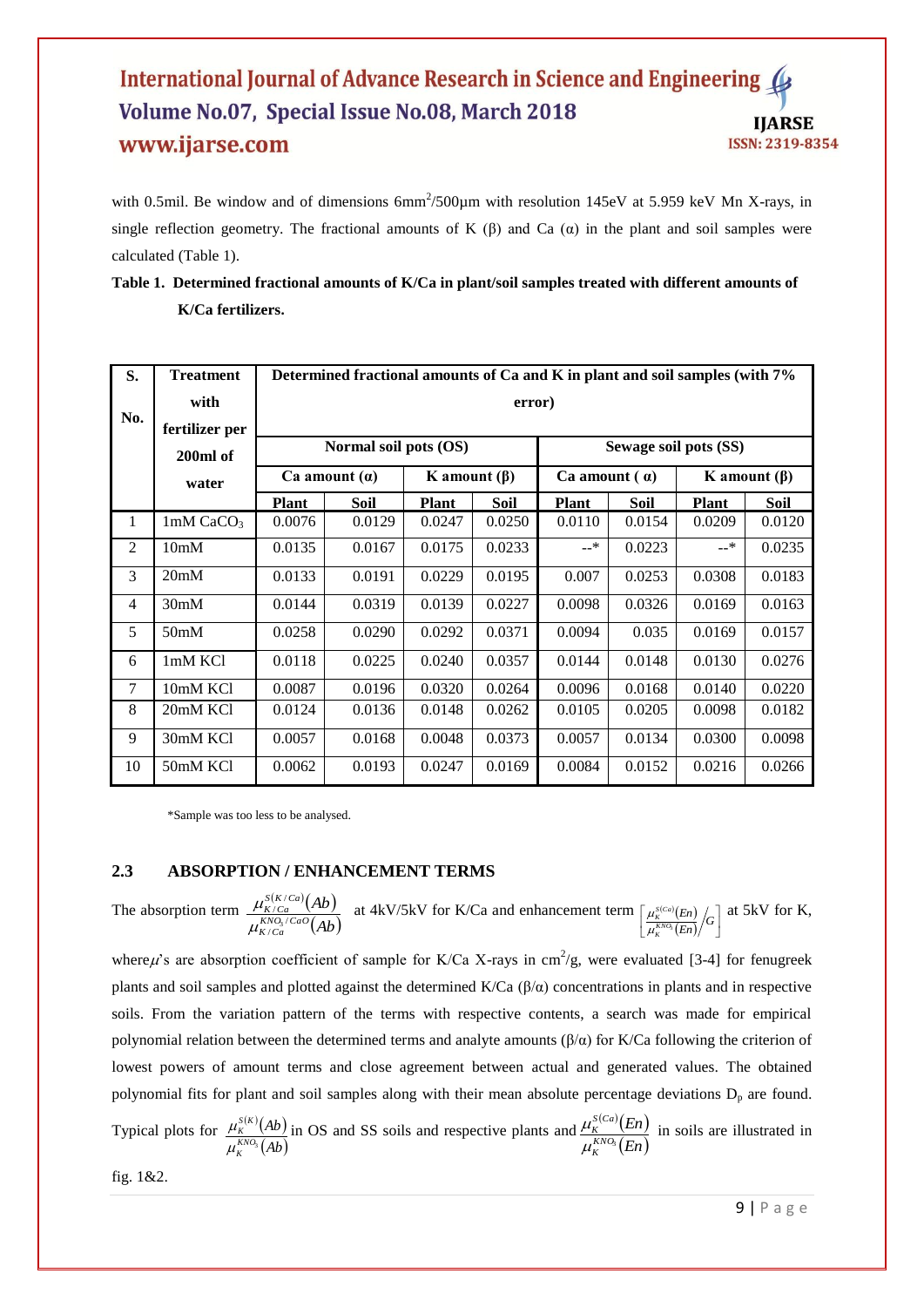### International Journal of Advance Research in Science and Engineering Volume No.07, Special Issue No.08, March 2018 **IIARSE** www.ijarse.com ISSN: 2319-8354



### **3. RESULTS AND DISCUSSION**

The reproducibility of the present experimental set-up had already been established with synthetic samples [7]. The observations made from the calculated absorption and enhancement ratios are as follows:

- 1. Absorption terms for K/Ca are higher in soils than in plants for both OS and SS pots (fig 1). Because low Z organic (H, C, O etc.) substrate of plants results in lesser absorption of K/Ca X-rays as compared to higher Z silicon, the main inorganic constituent of soil.
- 2. Absorption terms for K/Ca for OS plants/soils are satisfying fits of lower order than for SS samples. As total metal concentrations in soils hold main controls on their contents in plants [8], it predicts excessive accumulation of heavy metals in SS plants. Heavy metals ions absorbed by the roots and trans located to shoot lead to impaired metabolism, reduced growth, decrease in soil microbial activity and soil fertility, yield losses and affect nutrient uptake [9]. It also disturbs the uptake of essential nutrients K and Ca in SS plants and their residue in soils system that in turn upsets the absorption and enhancement terms.
- 3. The range of values for K absorption ratios is similar in both the soils and in plants. Whereas, for Ca, it is towards the lower side for SS samples than for OS samples. This is because of the fact that K amounts are low in SS plant/soil samples (Table 1).
- 4. K enhancement ratios for soils are much higher than for plants. Because soils are containing good amounts of calcium than plants (Table 1) and calcium X-rays are main source of K enhancement so good amounts of Ca raised the K enhancement ratios.
- 5. K enhancement ratios v/s β for SS samples are showing significantly different order of fits than for OS but for α it satisfies fit (1, 2) which is (3, 4) for SS soil. Reason behind this is same as explained earlier,